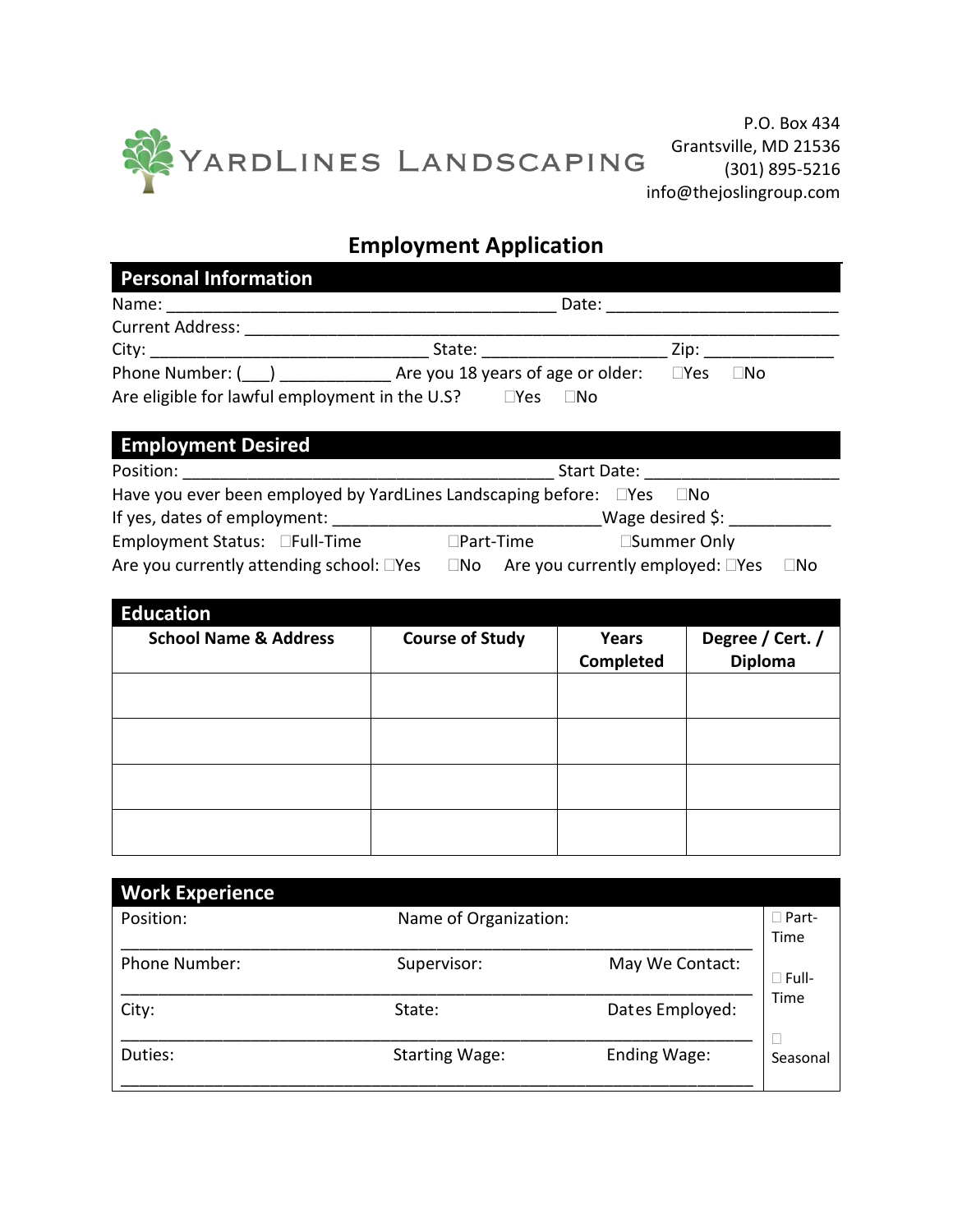| Position:            | Name of Organization: |                 |                      |
|----------------------|-----------------------|-----------------|----------------------|
| <b>Phone Number:</b> | Supervisor:           | May We Contact: | $\Box$ Full-         |
| City:                | State:                | Dates Employed: | Time<br>□            |
| Duties:              | <b>Starting Wage:</b> | Ending Wage:    | Seasonal             |
| Position:            | Name of Organization: |                 | $\Box$ Part-<br>Time |
| Phone Number:        | Supervisor:           | May We Contact: | $\Box$ Full-         |
| City:                | State:                | Dates Employed: | Time                 |
| Duties:              | <b>Starting Wage:</b> | Ending Wage:    | П<br>Seasonal        |

| Chainsaw:               | $\sqcap$ None  | $\square$ Some | $\square$ Expert                                                                         |
|-------------------------|----------------|----------------|------------------------------------------------------------------------------------------|
| Weedeater:              | $\Box$ None    | $\sqcap$ Some  | $\square$ Expert                                                                         |
| Leaf Blower:            | $\Box$ None    | $\sqcap$ Some  | $\square$ Expert                                                                         |
| Snow Blower             | $\square$ None | $\Box$ Some    | $\square$ Expert                                                                         |
| Zero Turn Mower:        | $\Box$ None    | $\Box$ Some    | $\square$ Expert                                                                         |
| Skid Steer:             | ⊤None.         | $\sqcap$ Some  | $\square$ Expert                                                                         |
| Mini Excavator:         | ⊐None          | $\sqcap$ Some  | $\square$ Expert                                                                         |
| <b>Snow Plow Truck:</b> | $\Box$ None    | $\sqcap$ Some  | $\square$ Expert                                                                         |
|                         |                |                | Explain any other equipment experience that would benefit you in the landscape industry. |

| Special Considerations for General Landscape (Answers will not disqualify you from consideration) |               |           |  |  |  |
|---------------------------------------------------------------------------------------------------|---------------|-----------|--|--|--|
| Are you able to bend to lift from the ground?                                                     | $\Box$ Yes    | ⊺No       |  |  |  |
| Are you able to work outdoors all seasons?                                                        | $\Box$ Yes    | $\Box$ No |  |  |  |
| Are you able to drive a vehicle?                                                                  | $\Box$ Yes    | ⊒No       |  |  |  |
| Are you able to do hard work with hand tools?                                                     | $\Box$ Yes    | □No       |  |  |  |
| Are you able to handle gasoline, diesel fuel, insecticides, etc.?                                 | $\square$ Yes | ∏No       |  |  |  |
| Are you able to spend hours on your feet?                                                         | $\Box$ Yes    | $\Box$ No |  |  |  |
| Are you able to lift heavy loads up to 80 pounds?                                                 | $\Box$ Yes    | $\Box$ No |  |  |  |
| Are you able to extend your hours to complete a job?                                              | $\Box$ Yes    | □No       |  |  |  |
| Do you have pre-existing knowledge of plants and/or landscaping?                                  | $\Box$ Yes    | ∃No       |  |  |  |